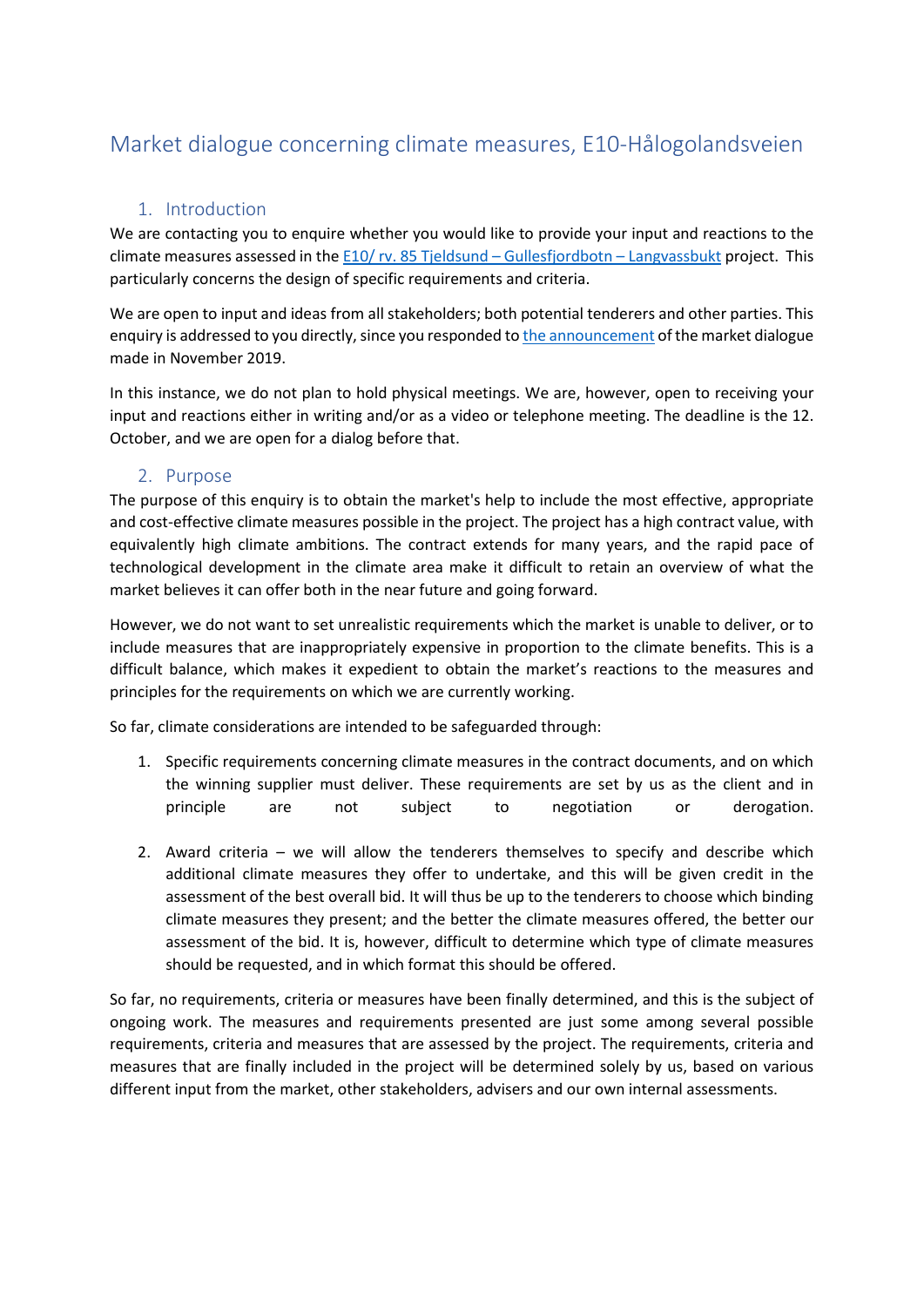## 3. Contract terms and conditions

#### 3.1 Introduction

We wish to set climate requirements that are ambitious and forward-looking, and which challenge the market concerning what it is possible to deliver. However, we would like to receive input on whether the climate requirements proposed below are appropriate and cost-effective. In principle, we want "as much climate as possible for our money", so that we give priority to climate requirements that are cost-effective in terms of the volume of reduced greenhouse gas emissions.

We would also like input on whether some of the requirements below are insufficiently ambitious, viewed in the light that the expected start-up of the construction works lies a few years ahead, and will be ongoing for several more years before the new infrastructure is opened to traffic.

We would also like to receive input on whether the requirements are designed on a reasonable basis, with reference to relevant standards.

#### 3.2 Possible requirements that will be made of materials

Preliminary working version of requirements that it may be relevant to set:

- 1.1. Low-carbon concrete is to be used in accordance with the Norwegian Concrete Association's publication no. 37 *Lavkarbonbetong* (Low-carbon concrete) (2020), where this is possible in view of the contract's other requirements. This requirement does not apply to special concrete such as AUV concrete, light concrete and shotcrete. A minimum of 50% of the low-carbon concrete used must be class A and the remainder must be class B. EPD must be used as documentation.
- 1.2.Materials and products specified in table x must fulfil the emission requirements in the table. This must be documented in the execution of the contract, with EPD or equivalent ecolabel type III, in accordance with ISO 14025. The emission requirement in table x concerns the total greenhouse gas emissions for the product, from raw material to factory gate (A1-A3 in accordance with EN15804). In addition, greenhouse gas emissions arising from the transport from factory gate to construction site (A4) for materials and products in the table must be included. For A4, EPD or an equivalent ecolabel, type III, in accordance with ISO 14025, or a detailed calculation based on mode of transport, must be submitted. EPD provided for materials and products in table x is used to assess and document environmental impacts in the project's greenhouse gas accounts. For products subject to requirements concerning maximum greenhouse gas emissions, the total sum for the product, from raw material to factory gate (A1-A3 in accordance with EN15804), is calculated. EPD and ecolabel type III executed in accordance with ISO 14025, ISO 21930 and/or EN 15804 are accepted. If it is not possible to meet this requirement, due to disproportionally high costs or a lack of progress, exceptions must be approved by the client.

| <b>Materials and products</b>    | Documentation and overview of any greenhouse gas emission<br>requirements set (from raw materials to factory gate, A1-A3 in<br>accordance with EN15804) |
|----------------------------------|---------------------------------------------------------------------------------------------------------------------------------------------------------|
| Structural steel Open profiles   | EPD or equivalent environmental declarations, type III. Must                                                                                            |
| (e.g. H profile)                 | consist of at least 80% recirculated steel                                                                                                              |
| Construction<br>hollow<br>steel: | EPD or equivalent environmental declarations, type III. Must                                                                                            |
| profiles                         | consist of at least 20% recirculated steel                                                                                                              |
| Reinforcing steel                | EPD or equivalent environmental declarations, type III.                                                                                                 |
|                                  | Maximum requirement 0.4 kg CO <sub>2</sub> e/kg reinforcing steel.                                                                                      |

Table X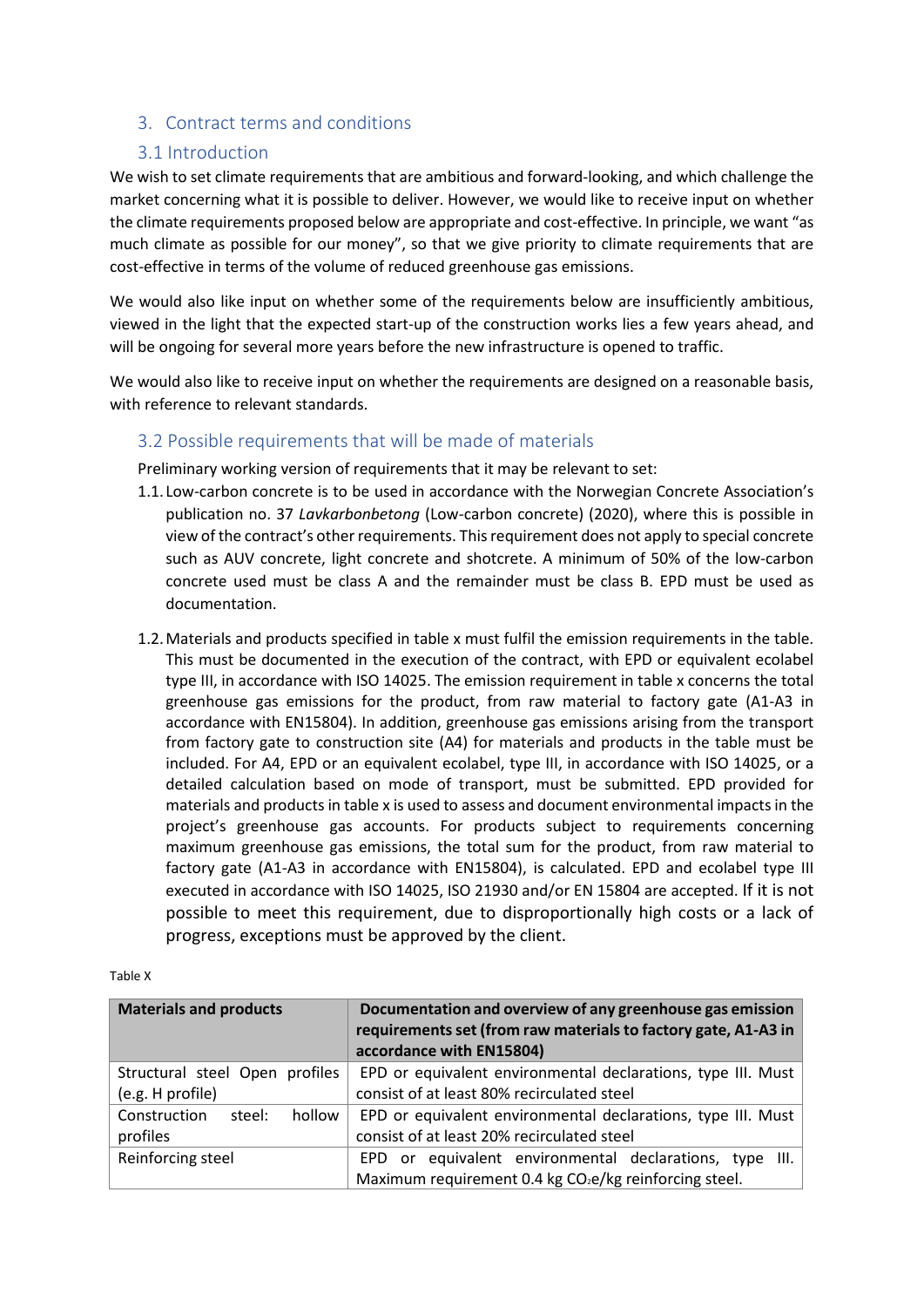| Structural steel: welded steel    | EPD or equivalent environmental declarations, type III. Must  |
|-----------------------------------|---------------------------------------------------------------|
| profiles (beams and pillars)      | consist of at least 20% recirculated steel                    |
| Steel piles and steel sheel piles | EPD or equivalent environmental declarations, type III.       |
|                                   | Maximum requirement 1,100 kg CO2/tonnes of steel              |
| Insulation: XPS                   | EPD or equivalent environmental declarations, type III.       |
|                                   | Maximum requirement 5.0 kg $CO2e/m2$ insulation with R=1      |
| Asphalt, mass without PMB         | EPD or equivalent environmental declarations, type III.       |
|                                   | Maximum requirement 50 kg CO <sub>2</sub> e/tonnes of asphalt |
| Asphalt, mass with PMB            | EPD or equivalent environmental declarations, type III.       |
|                                   | Maximum requirement 65 kg CO <sub>2</sub> e/tonnes of asphalt |

1.3.The supplier will use best practice and techniques that reduce the temperature of asphalt production and when asphalt is laid. The maximum production temperature on laying lowtemperature asphalt may not exceed 120°C. On using polymer-modified binders, which increase the service life, a production temperature of up to 155°C is permitted. A supplier can deviate from the CO2intensity if they can show that the entire solution overall comes out better than on selecting products on the basis of these requirements.

The supplier will deliver a technical report and design and engineering plan showing asphalt mixing and laying techniques, and the maximum temperatures required for these techniques. Technical data sheets from the producer with a description of the binder and asphalt mix must be available in a digitally structured format adapted to open BIM.

1.4.Recycled asphalt produced with suitable mixing equipment and in such a way that the mix provides a homogeneous mass must be used. The mass type requirements are fulfilled with the proportion of asphalt granulate used for standardised mass types described in the Norwegian Public Roads Administration's handbook, N200. This also applies to the mechanical strength of the stone material. For high recycled ratios, the binder rigidity must be adjusted in accordance with NS-EN13108. The quantity and type of additive must be documented in the digital technical datasheet for the asphalt, and delivered to the client before the first asphalt delivery. A supplier may deviate from the CO2 intensity if they can show that the entire solution, in overall terms, performs better than on selecting products on the basis of these requirements.

## 3.3 Possible requirements that will be set for emissions from the facility and transport

Preliminary working version of requirements that it may be relevant to set:

For all mobile construction machines under 30 tonnes that are used for the project, a minimum of 10% must apply zero-emission technology and a minimum of 40% must be fossil-free. For construction machines that do not use zero-emission technology, a minimum of 60% must be Stage V and the remainder Stage IV. This requirement does not apply to machines and equipment that will only be used very sporadically at the facility and/or are highly specialised whereby changes to the machine will entail disproportionally high costs or lack of progress.

A minimum of 50% of all vehicles used for the project must use zero-emission technology, a minimum of 20% must be fossil-free. 40% of the vehicles must be in at least euro class 6/VI.

A minimum of 50% of other machines and equipment must use zero-emission technology.

Heating and drying must be fossil-free.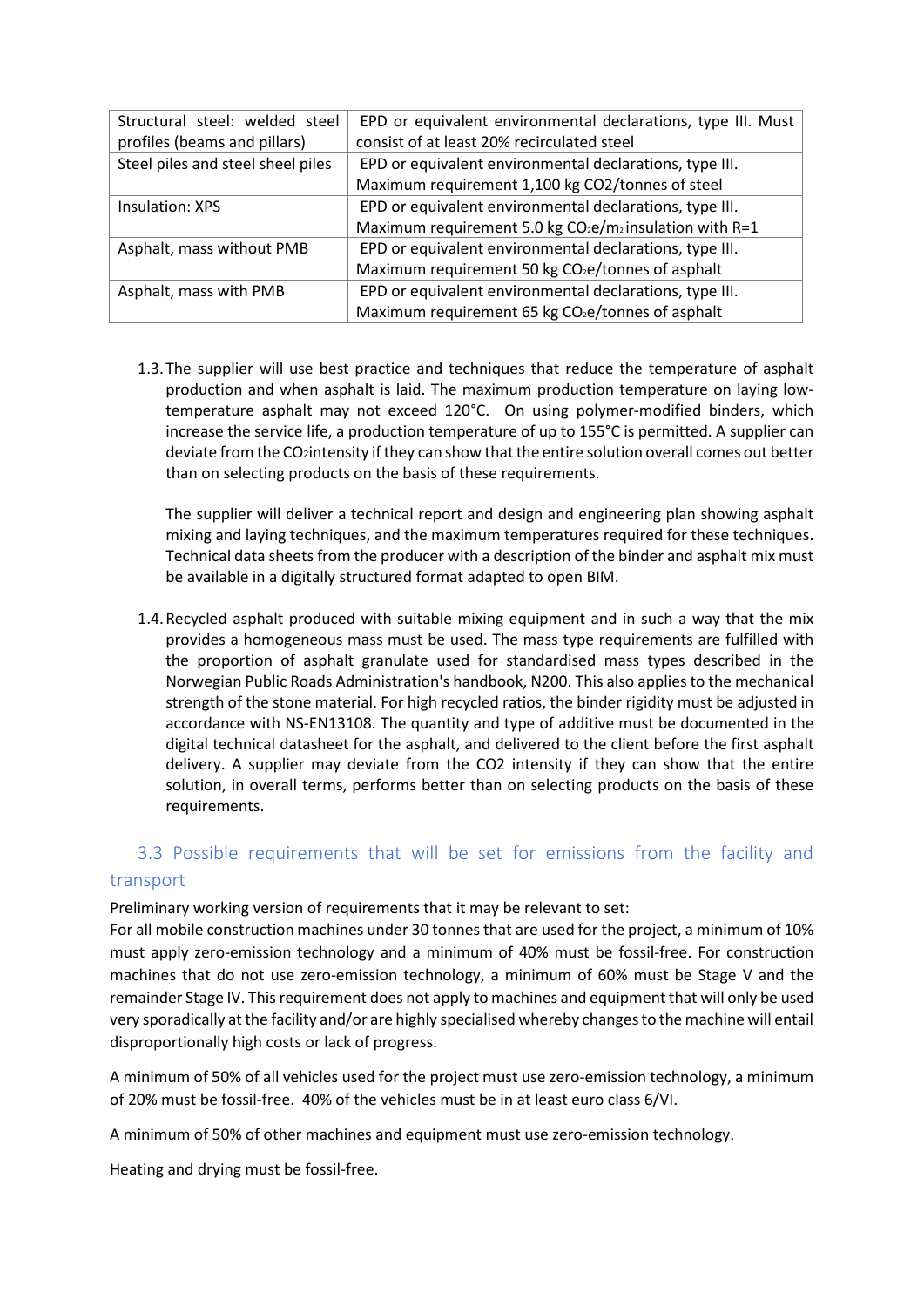Any biofuels used must fulfil the EU's sustainability criteria for biofuels (product regulations, chapter 3) and satisfy EN15940 concerning Fuel – Paraffin diesel from synthesis or hydrogen processing. No biofuels based on palm oil, by-products from palm oil production or soya may be used, with the exception of biofuels that are certified as low ILUC (indirect land use changes), in line with the requirements in the EU Regulation. Advanced biofuels are produced from residues and waste from the food industry, agriculture and forestry.

If it is not possible to fulfil the requirements set due to disproportionally high costs or lack of progress, exceptions must be approved by the client.

#### 3.3. Possible operational requirements

We have found it particularly challenging to set specific climate requirements for the operational phase. The winning supplier will first build the facility, which will take several years, after which the supplier will operate the facility for 25 years. In view of the rapid development of climate technology, it is naturally difficult to set good and appropriate requirements for the first operational year, which lies a few years ahead in time. It is even more difficult to set such requirements that are also specific, relevant and appropriate throughout a 25-year operational period. We would generally like to receive input on which type of requirements it is appropriate to set in the operational phase and how such requirements can be designed.

Possible types of requirements that are assessed are:

- All construction work performed during the operational phase (e.g. heavier maintenance tasks) must comply with the same environmental and climate requirements as applied to the construction phase for the facility.
- For the vehicles used in the operation of the facility, a proportion
	- $\circ$  (e.g. 30%) must be emission-free (electrical or other zero-emission technology), and a proportion
	- $\circ$  (e.g. 60%) must fulfil the emission requirements for the highest EURO class, which is currently EURO VI, and
	- o all or a proportion of the fuel used must be biofuel
- For the machines used in the operation of the facility, a proportion
	- $\circ$  (e.g. 50%) must be emission-free (electrical or other zero-emission technology), and a proportion
	- $\circ$  (e.g. 50%) must fulfil the emission requirements for the highest STAVE class, currently STAGE V.

## 3.4. Costs

We have found it difficult to estimate which costs these climate requirements will entail for the project. Even though this is difficult to answer, and there are a considerable number of uncertainty factors, we have a strong wish to hear, on a fully non-binding basis, approximately how expensive the requirements we have proposed above might be. You are already familiar with the main characteristics of the project from the previous market dialogue, and as far as we can see, you are in the best position to be able to comment on this.

## 4. Tenderer's own climate measures – award criterion

## 4.1 Introduction

In addition to the climate requirements stipulated in the contract, the intention will be for the tenderers themselves to offer additional climate measures in their bids. The calibre of the climate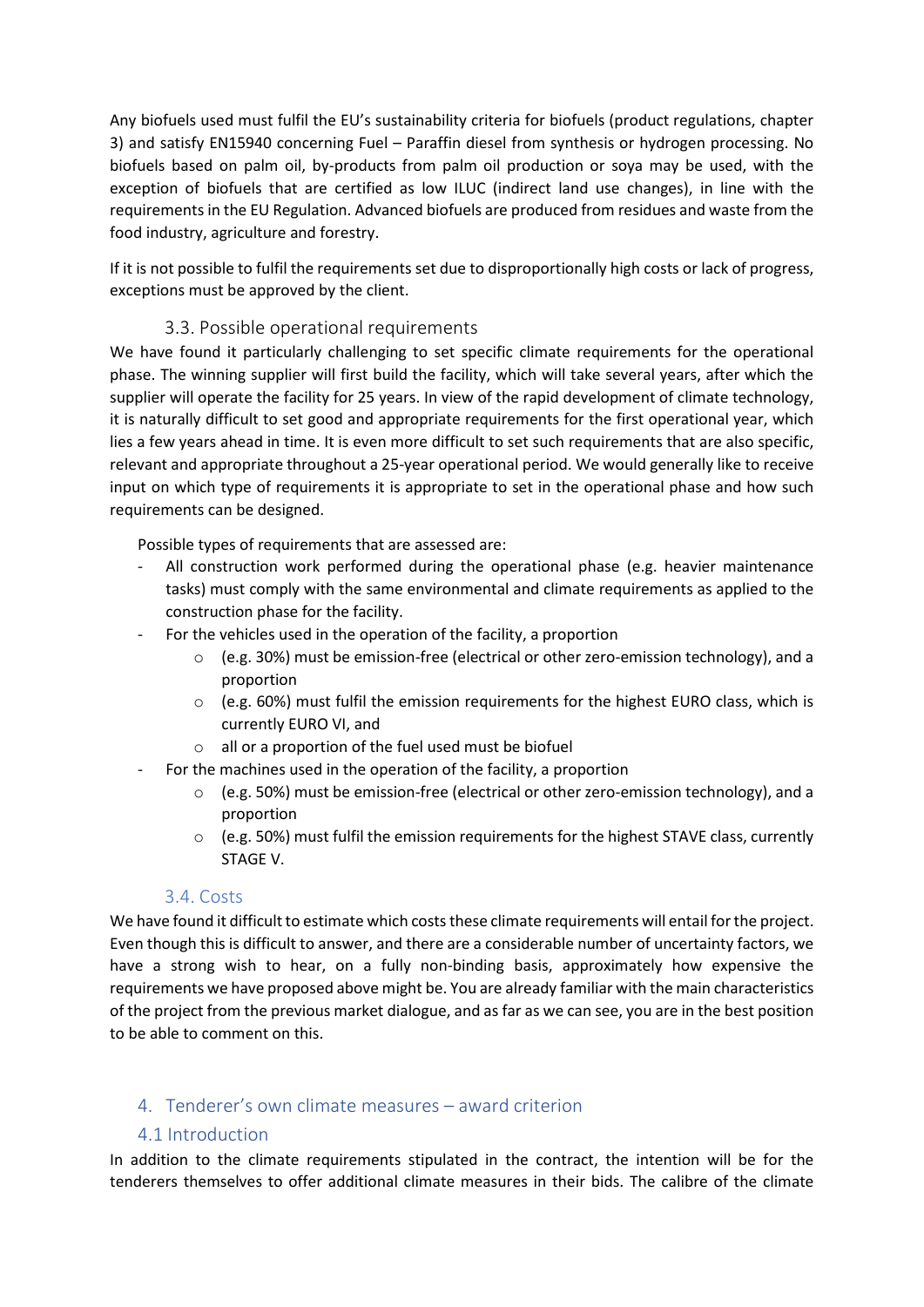measures offered, and the value assigned to them by the client, will be assessed under a separate award criterion for climate, environment and sustainability. This award criterion will consist of several sub-criteria, including one concerning sustainability, one concerning land use in conjunction with landfilling of soil, and one concerning climate issues. In this dialogue round, we would like input concerning the climate sub-criterion.

The climate sub-criterion will in turn be divided into several different topics.

## 4.2 Budget for greenhouse gas emissions

We plan for the tenderers to offer a binding greenhouse gas budget. The lower the greenhouse gas budget offered, the better the bid will be assessed, and the better the chances of winning the competition. This greenhouse gas budget will apply to the entire construction phase, until the facility is opened for traffic. The greenhouse gas budget must be binding and verifiable, so that when the facility is completed, and before it opens to traffic, the supplier must deliver greenhouse gas accounts showing compliance with the greenhouse gas budget and that greenhouse gas emissions from the construction works do not exceed what was stipulated in the budget.

We consider it to be impossible or inappropriate to measure and document absolutely all greenhouse gas emissions occurring in conjunction with a construction project on this scale. We therefore plan to request a greenhouse gas budget (and subsequent greenhouse gas accounts) for certain specific input factors (materials and equipment). It is important that there are good systems to measure the climate impact of the input factors included in the climate budget. We believe that this applies to:

- **Concrete**
- Steel
- Asphalt
- **Vehicles**
- Construction machines

These input factors are included in the Norwegian Public Roads Administration's system for the calculation of greenhouse gas emissions: [VegLCA.](https://www.vegvesen.no/fag/fokusomrader/miljo+og+omgivelser/klima/klimagassreduksjoner-i-anlegg-og-drift) It is planned to use VegLCA as the system in which the tenderers will draw up their greenhouse gas budget as part of the bid in the competition. In the intermediate phase module of VegLCA, additional input factors are included. Are any of these also "mature" enough to be included in the project's greenhouse gas budget? We wish to have the most comprehensive greenhouse gas budget possible, but we do see challenges related to the execution of the project as a PPP project, so that no design and engineering have taken place in advance. Which input factors about which there is sufficient knowledge (quantity and emission factor) can then be included in the bid?

[EPD®](https://www.epd-norge.no/?lang=no_NO) (Environmental Product Declaration) is intended to be used as documentation of compliance with the greenhouse gas budget, together with the supplier's overview of quantities consumed.

We generally require your thoughts and input concerning the setting up of such a greenhouse gas budget as part of the award criterion, including which input factors (materials and equipment) should be included in the greenhouse gas budget, as well as the use of VegLCA as the documentation format for this.

Compliance with the greenhouse gas budget is documented by greenhouse gas accounts to be submitted by the supplier on the completion of the construction work, before it is opened to traffic. The idea is that if these greenhouse gas accounts show excessive greenhouse gas emissions, and that the greenhouse gas budget has thereby been exceeded, this will result in a monetary sanction. The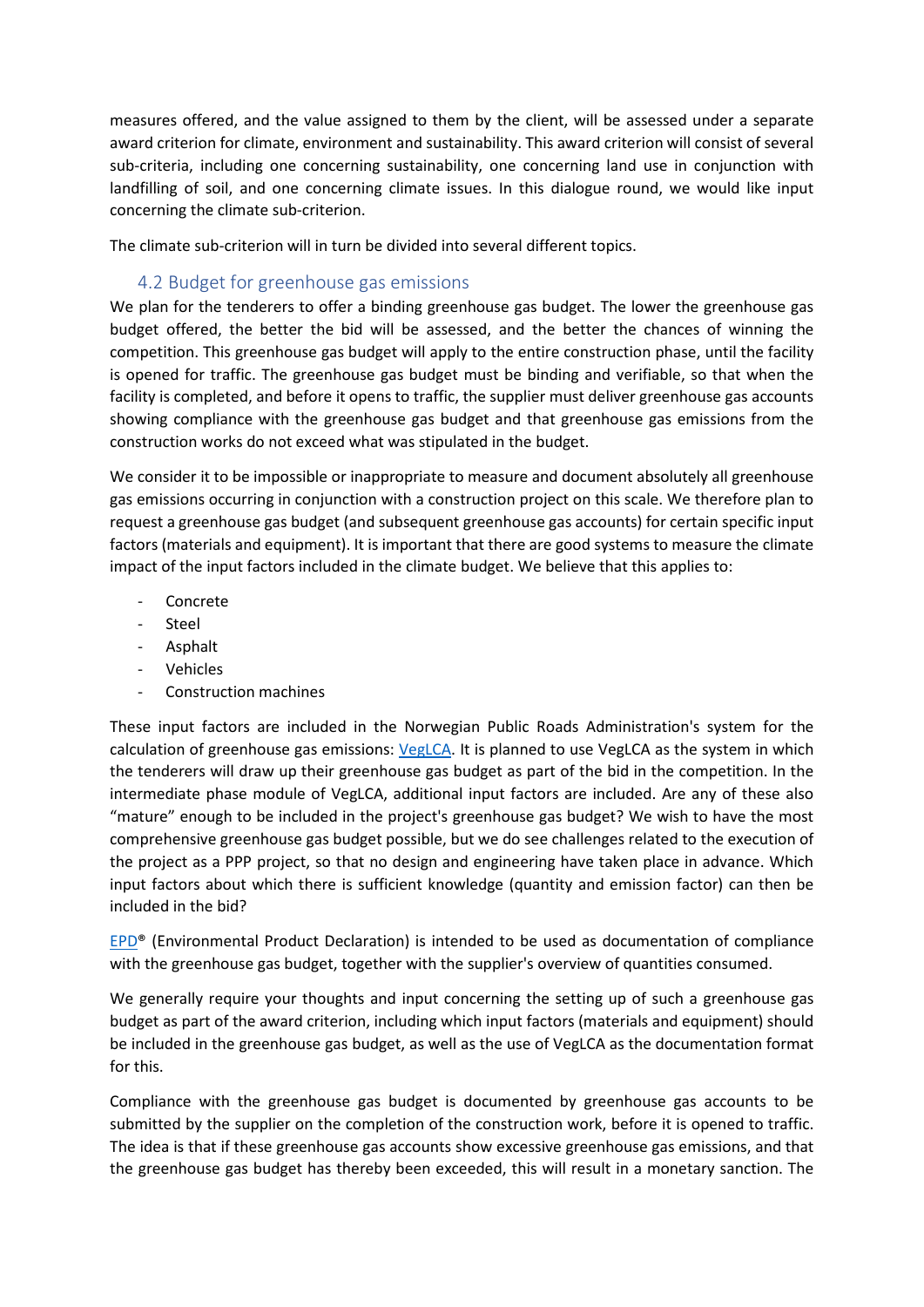greater the excessive emissions, the larger the amount to be paid by the supplier. However, we are uncertain about how strict this sanction should be and how it should be measured. Would it be a good idea to set it as a specific monetary amount per tonne of excessive CO2 emissions? This is an important principle about which we are very interested in hearing your thoughts.

We would also like to hear whether you think it is a good idea to have a corresponding bonus for overfulfilment of the budget. This would be the case if the greenhouse gas accounts show that greenhouse gas emissions are below the greenhouse gas budget that was submitted in the bid. It must be noted, however, that any such mechanism would entail that the client allocates funds for an unspecified bonus payout, and it is uncertain whether this is appropriate.

#### 4.3 Other measures to reduce greenhouse gas emissions

Since a greenhouse gas budget will only apply to specific input factors (concrete materials and equipment), there will be a residual element of other input factors that also entail greenhouse gas emissions, but which are not captured in any such greenhouse gas budget. We are assessing whether it should also be possible to offer other measures to reduce greenhouse gas emissions in the project, in addition to what is offered via the greenhouse gas budget.

We will leave it to the tenderers to design, propose and offer any such other measures. Now, however, we would like to hear whether there are any suggestions concerning which topics or types of measures could be named in the tender documents, as suggestions for such other measures. Among other things, it has been assessed whether it should be specifically proposed that the tenderers can offer to commit to certification of their execution of the construction work by a third-party system, such a[s CEEQUAL,](https://www.ceequal.com/) or another system chosen by the tenderer and described in the bid. If the bidder wishes to enter into a certification commitment, it must be specified what the certification will achieve (where this is applicable), and it must be described what added value this provides beyond the contractual requirements.

How well we assess and value such other measures offered, on evaluating the bids, will be discretionary and not mathematical.

We would generally like to receive all types of input or suggestions in this respect.

## 4.4 Fixed unit price for one tonne of CO2

As a further climate measure, we are assessing requesting the tenderers to offer one or more unit prices per tonne of CO2 in the bid, so that, after signing the contract, the client can "buy" further CO2 reductions beyond what is offered in the greenhouse gas budget and other measures.

The idea is that the client, after the competition has been held and the contract has been established, may wish to pay more, in order to achieve an even lower greenhouse gas budget in the project. This adheres to the same well-known mechanism for additional works, whereby construction contracts usually include a number of unit prices for crews and machines, if the client requires changes to the contract by ordering additional works. In the same way, we could assess and reach advance agreement on unit prices for further reduction of greenhouse gas emissions, by the client ordering a "change" of a given number of thousand tonnes of CO2, and then paying a pre-determined monetary amount per tonne of CO2 reduction as "ordered" by the client.

This is a new approach and mechanism, and subject to considerable uncertainty. We also acknowledge that there will be a difference in the price per tonne of CO2 reduction that is "ordered" early in the construction phase and late in the construction phase, respectively, as it will probably be easier and cheaper to achieve a further CO2 reduction that is notified at an early stage in conjunction with the